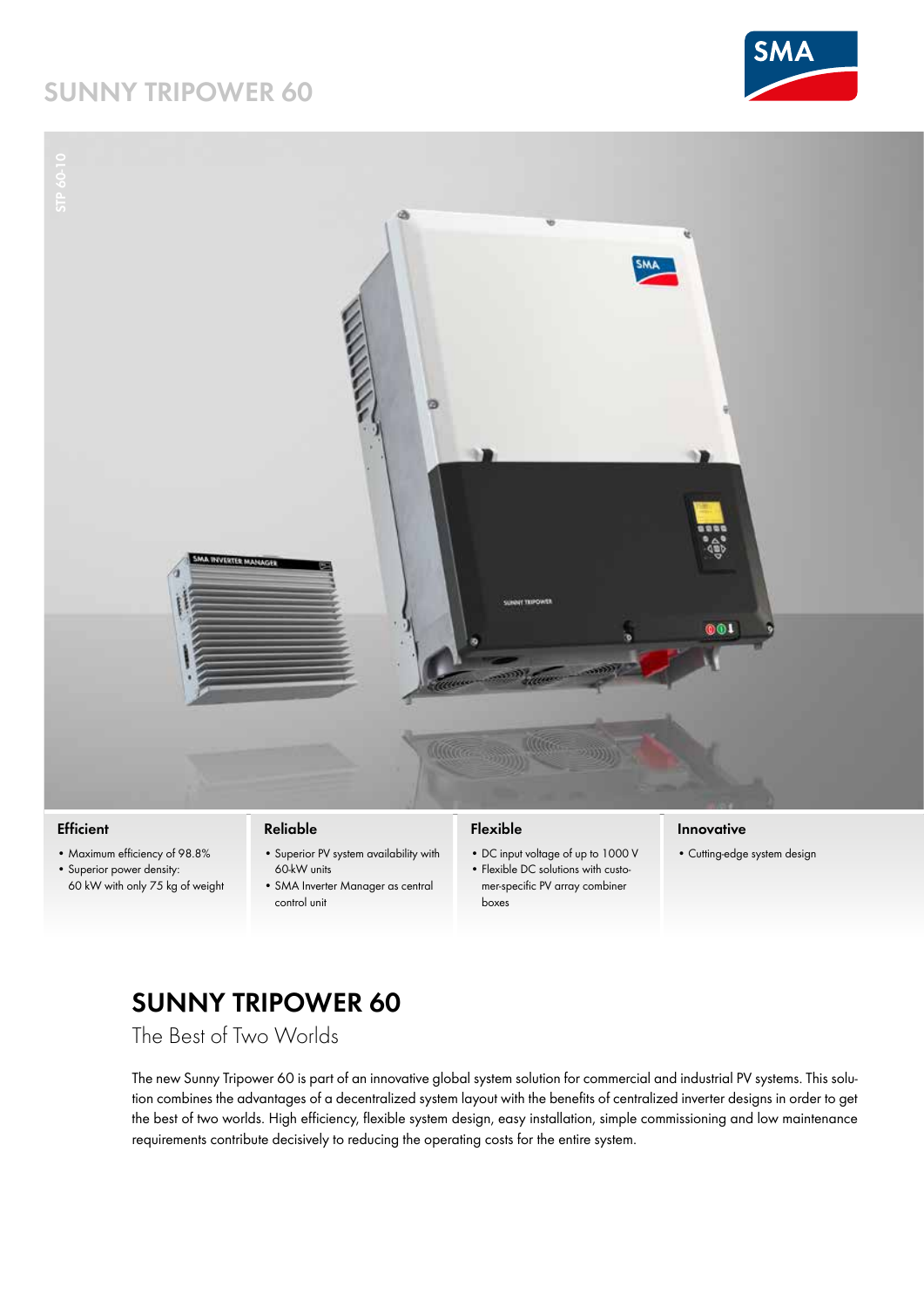## **SUNNY TRIPOWER 60**



SMA Digital I/O Box type designation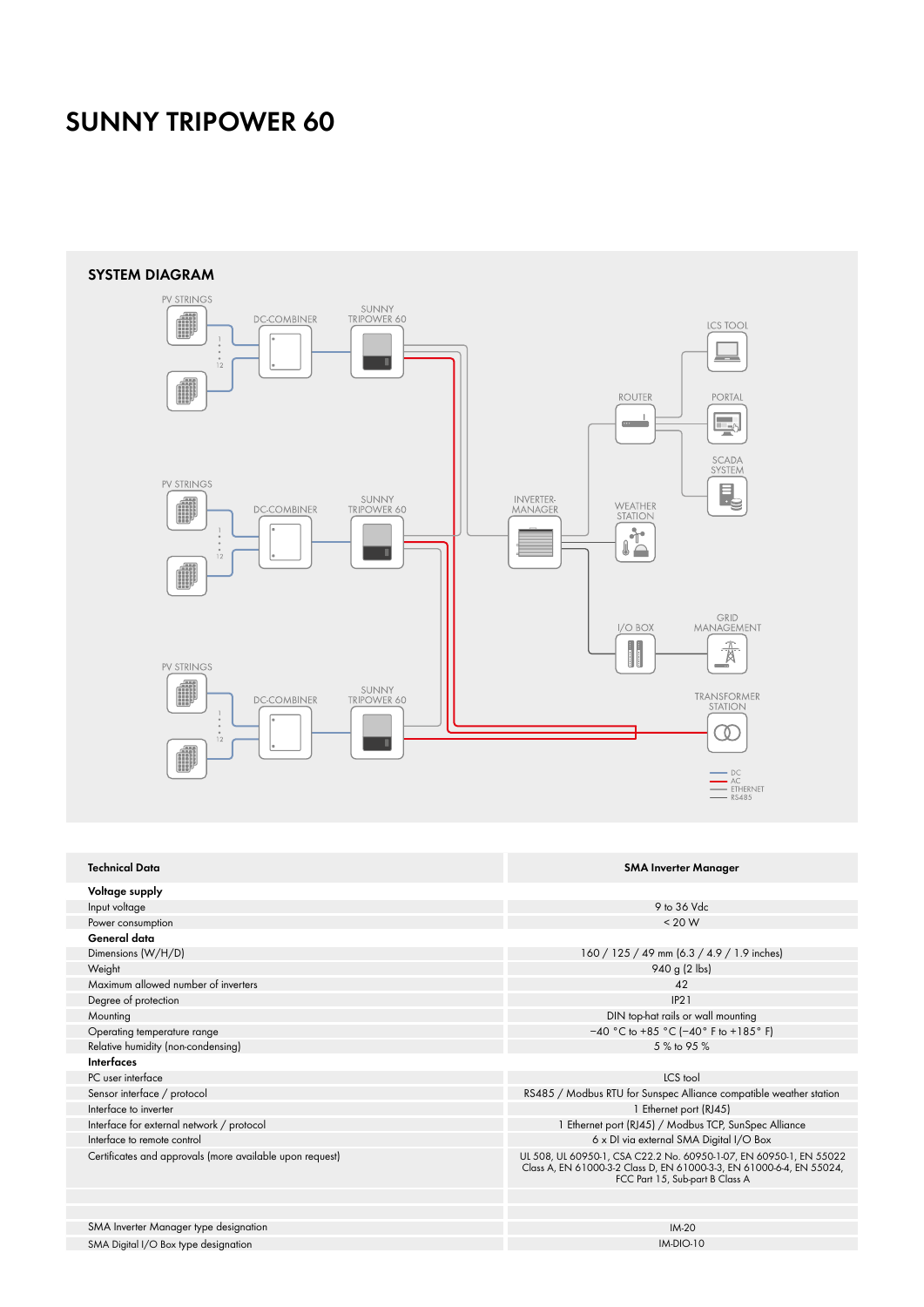



#### **Technical Data Sunny Tripower 60 Input (DC)** Max. generator power 90000 Wp (1240 W) and the state of the state of the state of the state of the state of the state of the state of the state of the state of the state of the state of the state of the state of the state Rated power (DC) Max. input voltage 1000 V and the contract of the contract of the contract of the contract of the contract of the contract of the contract of the contract of the contract of the contract of the contract of the contract of MPP voltage range (at 400 Vac / 480 Vac)<br>Min. input voltage 1at 400 Vac / 480 Vac) 570 V to 800 V / 685 V / 680 V Min. input voltage (at 400 Vac / 480 Vac) Start input voltage (at 400 Vac / 480 Vac) 600 V / 720 V Max. input current / max. short-circuit current<br>Number of independent MPP inputs/strings per MPP input 110 A / 150 A<br>Number of independent MPP inputs/strings per MPP input Number of independent MPP inputs/strings per MPP input Rated DC input voltage (at 400 Vac / 480 Vac) 630 V / 710 V **Output (AC)** Rated power at nominal voltage and the control of the control of the control of the control of the control of the control of the control of the control of the control of the control of the control of the control of the con Max. apparent AC power 60000 VA (2000) Was apparent AC power for the control of the control of the control of the control of the control of the control of the control of the control of the control of the control of the con Max. reactive power Nominal AC voltage 3 / PE, 400 V to 480 V,  $\pm 10$  % AC voltage range 360 V to 530 V<br>
AC voltage range 360 V to 530 V<br>  $\frac{1}{2}$  360 V to 530 V 530 V 530 V 540 V 540 V 550 Hz  $\frac{1}{2}$  44 Hz to 55 Hz AC power frequency/range 60 Hz / 54 Hz to 65 Hz Rated power frequency/rated grid voltage 50 Hz / 400 V<br>Max. output current (at 400 Vac / 480 Vac) / rated output current 50 Max. Subset 50 Hz / 72 A / 87 A Max. output current (at 400 Vac / 480 Vac) / rated output current 87 A / 72 A / 87 A / 72 A / 87 A<br>Power factor at rated power / displacement power factor adjustable 1 / 0 overexcited to 0 underexcited Power factor at rated power / displacement power factor adjustable THD  $\leq 1$  %  $\leq 1$  %  $\leq 1$  . The contract of the contract of the contract of the contract of the contract of the contract of the contract of the contract of the contract of the contract of the contract of the contrac Feed-in phases/connection phases 3 / 3  **Efficiency** Max. efficiency / Euro-eta / CEC at 400 Vac / CEC at 480 Vac 98.8 % / 98.9 % / 98.0 % / 98.0 % / 98.5 % **Protective devices** Input-side disconnection point Ground fault monitoring/grid monitoring<br>
Integrated DC surge arrester / AC surge arrester<br>
Type II / type II + III (combined) Integrated DC surge arrester / AC surge arrester AC short-circuit current capability / galvanically isolated  $\bullet / \rightarrow$ All-pole sensitive residual-current monitoring unit Protection class (as per IEC 62109-1) / overvoltage category (as per IEC 62109-1) I / AC: III; DC: II **General data** Dimensions (W/H/D)<br>Weight 570 / 740 / 306 mm (22.4 / 29.1 / 12.0 inches)<br>
75 kg (165.3 lb) 75 kg (165.3 lb) Operating temperature range  $-25^{\circ}\text{C}$  to +60°C ( $-13^{\circ}\text{F}$  to +140°F)<br>Noise emission, typical  $58 \text{ dB(A)}$ Noise emission, typical 58 dB(A) and the state of the state of the state of the state of the state of the state of the state of the state of the state of the state of the state of the state of the state of the state of the Self-consumption (at night) Topology / cooling concept Transformerless / active Degree of protection (according to IEC 60529 / UL 50E) [1965 / NEMA 3R IP65 / NEMA 3R IP65 / NEMA 3R IP65 / NEMA 3R IP65 / NEMA 3R IP65 / NEMA 3R IP65 / NEMA 3R IP65 / NEMA 3R IClimatic category (as per IEC 60721-3-4) Climatic category (as per IEC 60721-3-4) Max. permissible value for relative humidity (non-condensing) 95 % **Features / function / accessories** DC connection / AC connection Screw terminal / screw terminal / screw terminal / screw terminal / screw terminal Display Graphical Data interface<br>Off-arid capable / PV-diesel capable<br>Off-arid capable / PV-diesel capable Off-grid capable / PV-diesel capable — / ● Warranty:  $5 / 10 / 15 / 20$  years Certificates and approvals (more available upon request) \* Does not apply to all national appendixes of EN 50438 \*\* Restricted (Note Manufacturer's Declaration) ANRE 30, AS 4777, BDEW 2008, C10/11:2012\*\*, CEI 0-16, DEWA 2015,<br>EN 50438\*, G59/3, IEC 60068-2x, IEC 61727, IEC 62109-1/2, IEC 62116,<br>LEY N° 20751, NBR16149, NEN EN 50438, NRS 097-2-1, PEA 2015,<br>R.D.661/2007, Res. n° 7:201